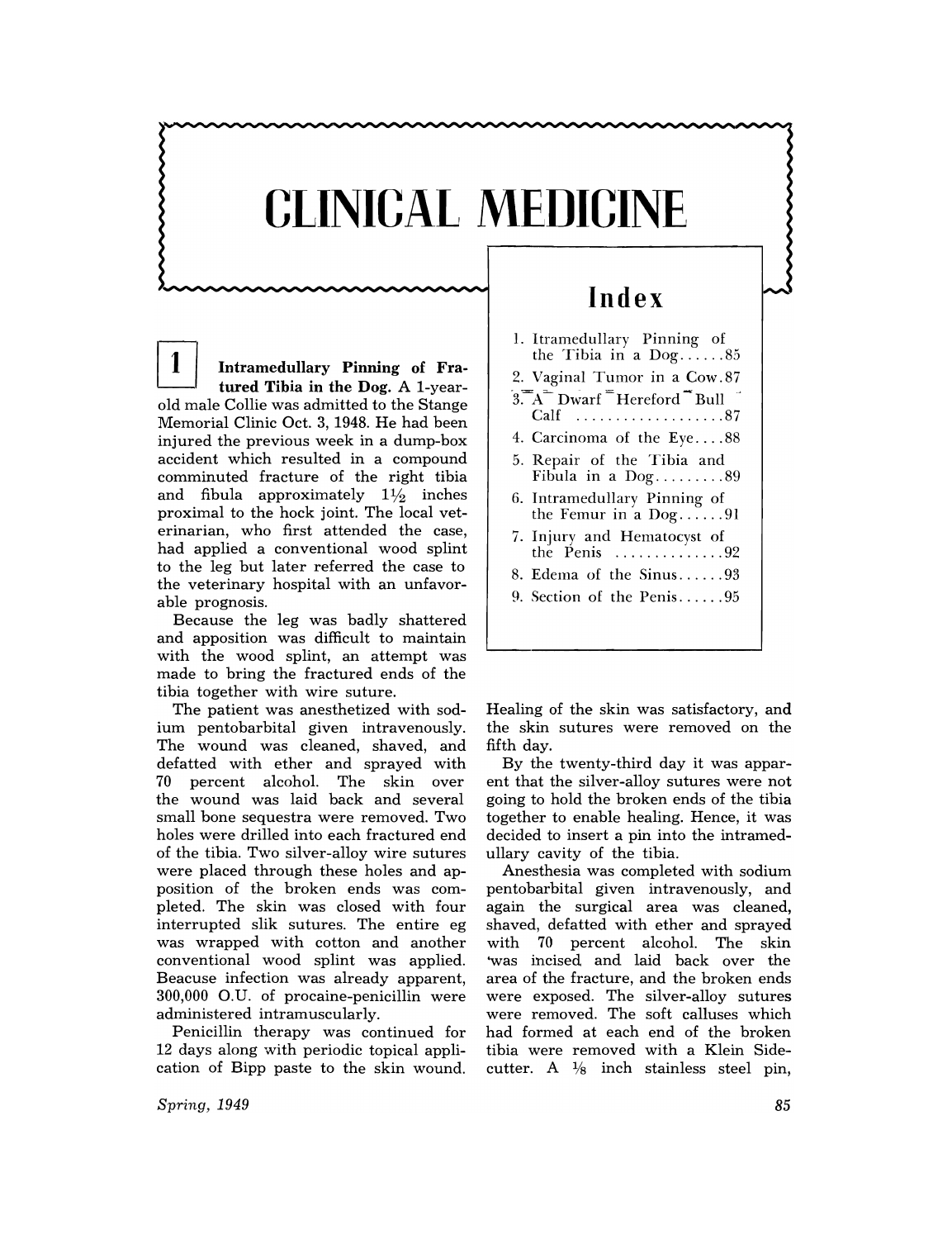approximately 3 inches long, was inserted into the proximal portion of the tibia leaving only about  $\frac{1}{2}$  inch of the pin exposed. By continued extension of the limb enough space was established between the broken ends so that a forceps could be applied to the pin. By this method  $\frac{1}{2}$  the length of the pin was driven into the distal end of the bone involved. This pin was never removed. A Bipp pack was placed over the wound, and the leg was again resplinted with the conventional wood splint. Dosages of 300,000 O.U. of procaine-penicillin were administered intramuscularly every day for four days in an attempt to combat infection.



Fig. 1. The injured leg as it appeared when presented for treatment.



Fig. 2 The same leg after pinning and splinting.

Healing progressed satisfactorily except for an area of pressure necrosis which developed on the lateral side of the foot due to the splint. Treatment of the necrosed area was not successful. Therefore, on the thirty-first day after the sceond operation the wood splint was removed. The callus formation at this time was soft. To prevent the patient from using the leg, a figure 8 bandage was placed on the leg in such a manner as to keep the leg flexed at the femorotibial and the tibio-tarsal articulations. It was determined that the application of this bandage every other day did not interfere with circulation yet did prevent the patient from using the leg excessively. It was necessary to replace this bandage every other day for 16 days.

Fluoroscopic examination on the fortyfifth day revealed excellent apposition and a large soft callus which was easily palpable.

The patient was discharged on the fifty-second day following the pinning. He was able to walk quite normally by this time, but the leg was still weak and

*The Veterinary Student*